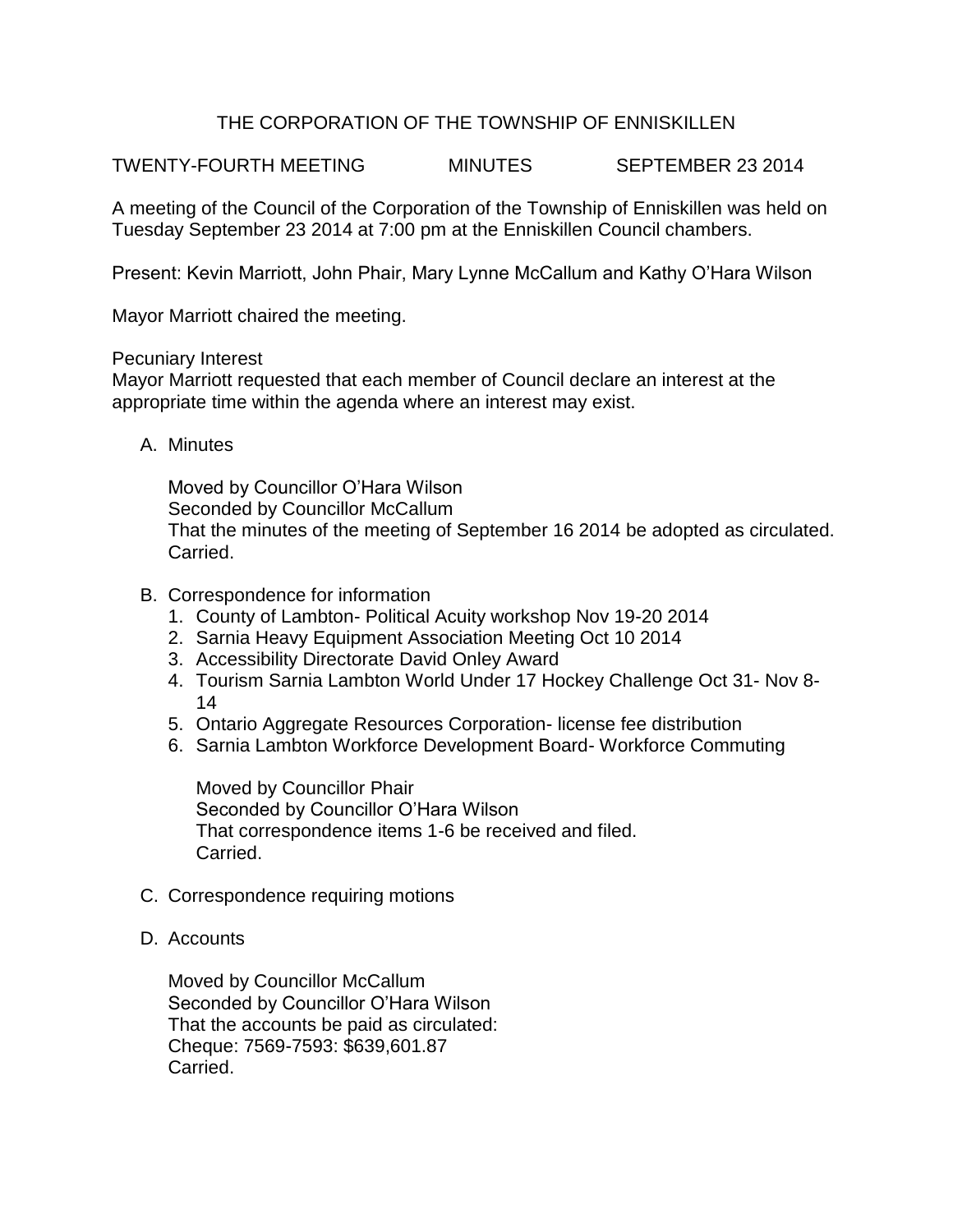- E. Bylaws
	- 1. Bylaw 63 of 2014 A Confirmation Bylaw

Moved by Councillor O'Hara Wilson Seconded by Councillor Phair That first and second reading be given to Bylaw 63 of 2014. Carried.

Moved by Councillor McCallum Seconded by Councillor O'Hara Wilson That third and final reading be given to Bylaw 63 of 2014. Carried.

## F. Other Business

1. Colleen Meredith Re Oil City Cemetery Board

Moved by Councillor O'Hara Wilson Seconded by Councillor Phair That the Clerk be directed to respond to the request and note that appointments to the Cemetery Board would be considered by the new Council in the next term of Council. Carried.

G. Court of Revision- Omerod McBride Drain 7:15 pm Bill Bilton- Dawn-Euphemia appointee to Court of Revision. The Clerk reported that the Township of Dawn-Euphemia had appointed Allan Broad as the representative to the Court of Revision for the Omerod-McBride Drain.

Councillor O'Hara Wilson declared a conflict of interest concerning ownership of property in the Omerod-McBride Drain.

Moved by Councillor McCallum Seconded by Councillor Phair That Mayor Marriott and Councillor Phair act as the Enniskillen Council representatives to the Court of Revision for the Omerod-McBride Drain. Carried.

Moved by Allan Broad Seconded by John Phair That Kevin Marriott be appointed as Chair to the Court of Revision. Carried.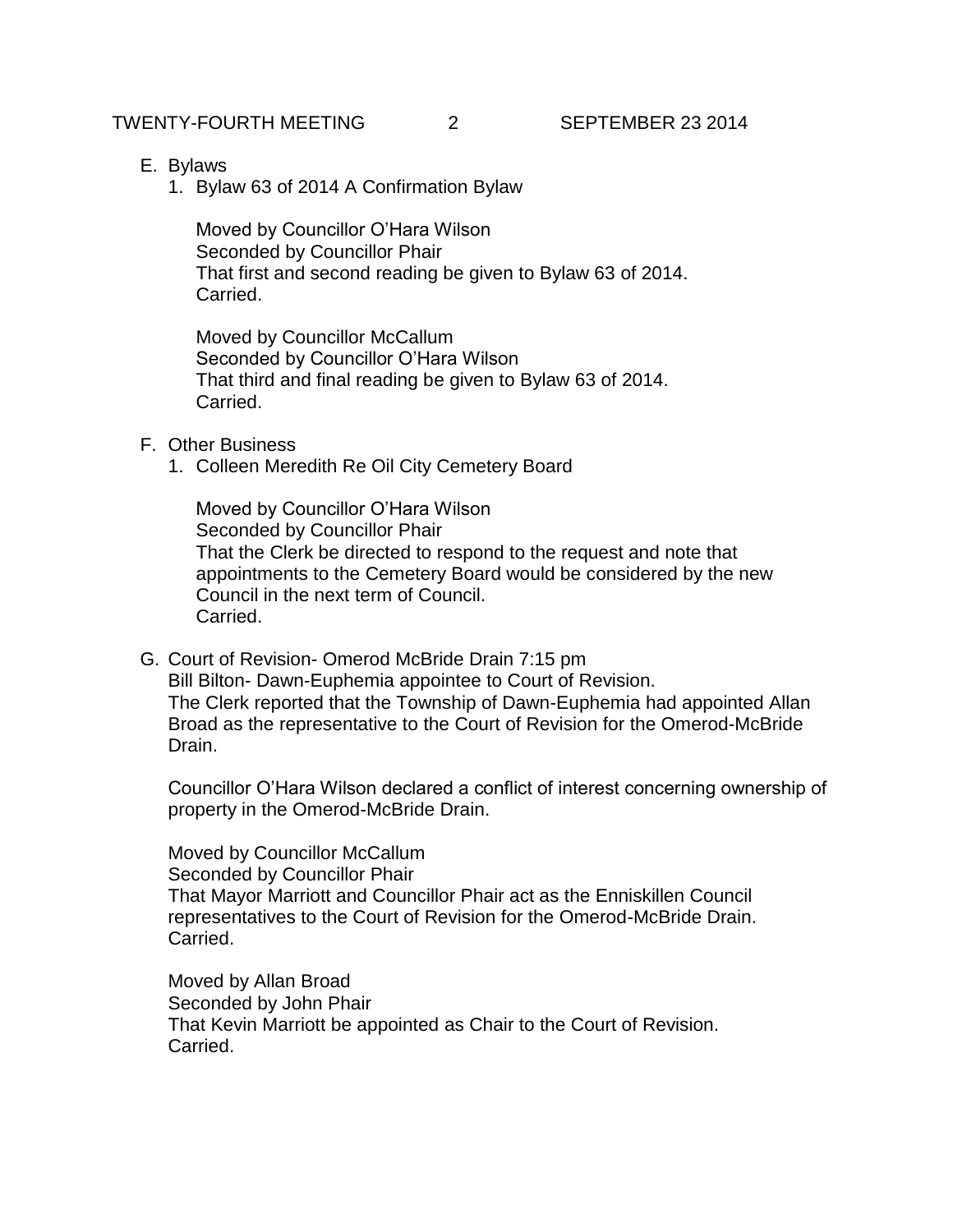Moved by John Phair Seconded by Allan Broad That the Court of Revision of the Omerod McBride Drain be opened. Carried.

Moved by Allan Broad Seconded by John Phair That the Court of Revision accept verbal appeals. Carried.

The Clerk reported that no appeals had been received concerning the assessments to the Omerod- McBride Drain.

Kathy O'Hara Wilson noted that her farm property was tiled to the north outside the drainage area.

The Engineer reported that the Wilson property had been assessed into the 9-10 Sideroad Drain. The 9-10 Sideroad Drain emptied into the Omerod-McBride Drain. He reported that the area assessed into the 9-10 Sideroad Drain was used as the drainage area for the Omerod- McBride Drain.

The Engineer reported that the surface water from the bush land on the property drained to the west into the 9-10 Sideroad Drain.

Kathy O'Hara Wilson noted that the farm land was tiled to the north and Hickenbottoms picked up the surface water on the farmland.

Kathy O'Hara Wilson reported that there was only 10 acres of bush land on her property.

The Engineer reported that the land area assessed into the Omerod-McBride Drain was larger than 10 acres.

A discussion took place in regards to adjusting the assessment to the O'Hara Wilson property.

Jim Wilson asked that the Engineer review the outlet portion of the drain south of Aberfeldy Line. He noted that repairs were required to address erosion. Mrs. Wilson reported that the road culverts were also creating erosion issues along the drain.

The Engineer reported that he and the Road Superintendent would make an appointment with the Wilsons to discuss their concerns.

Marilyn Whiting asked for confirmation of the methods of paying for her assessments on the drain.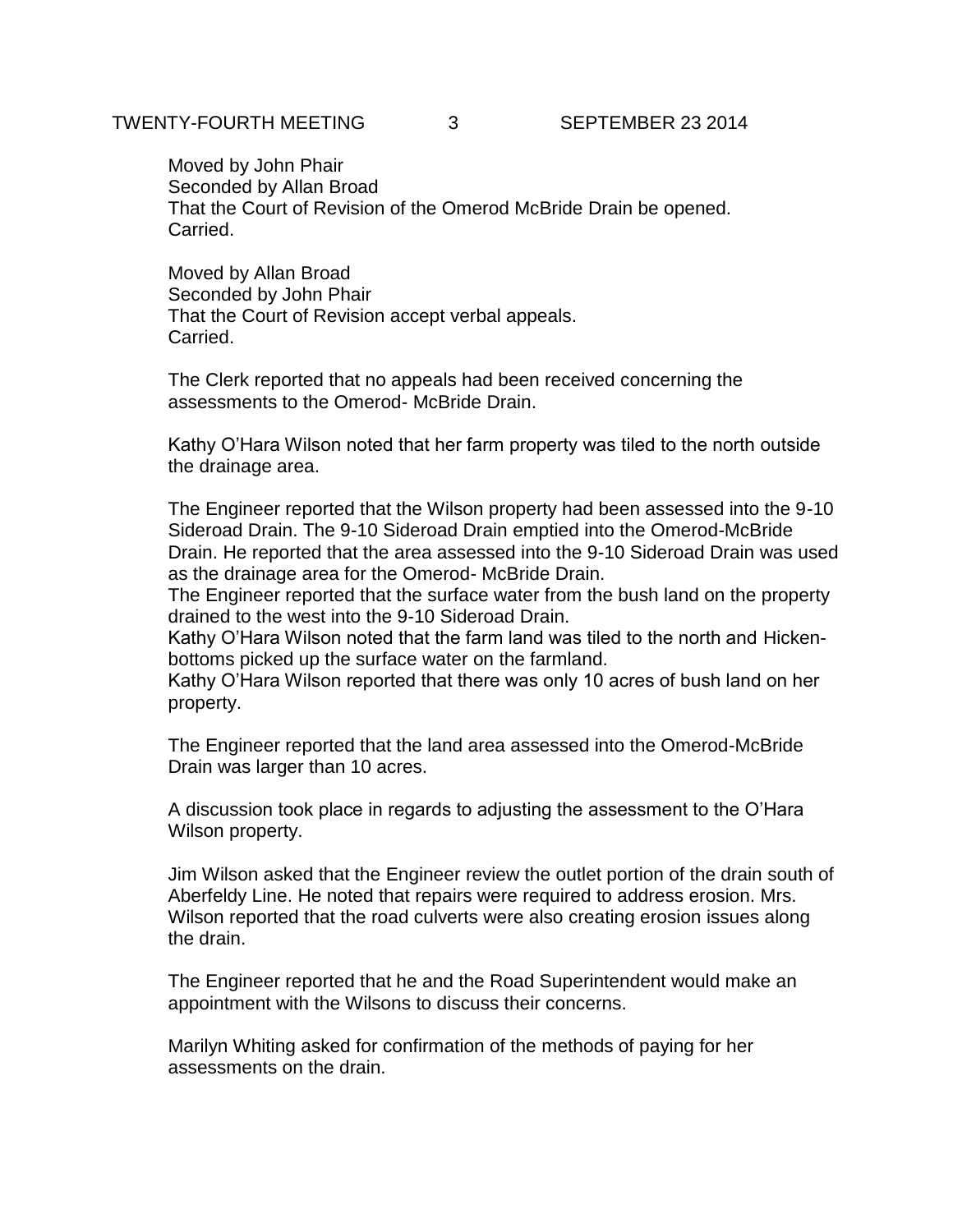Moved by John Phair Seconded by Allan Broad That the construction assessment schedule for the  $E \frac{1}{2}$  Lot 10 be reduced by \$298 and that the Marthaville Road assessment be increased by \$298.00. Carried.

Moved by John Phair Seconded by Allan Broad That the meeting of the Court of Revision be adjourned. Carried.

Two tenders had been received for the Omerod McBride Drain.

AG Hayter \$ 39,550.00 Bruce Poland \$ 27,483.20

The Engineer was asked to discuss with Bruce Poland the proposed completion date for his work. The Engineer was requested to report back to Council at the next meeting.

Mayor Marriott questioned the start date for the 6 Concession Drain and the Osborne Drain.

Councillor McCallum questioned on procedure for repairs to settlement in recently installed culverts.

It was noted that the Drainage Superintendent should be contacted to undertake the repairs.

Councillor O'Hara Wilson questioned about the completion of the seeding and leveling of the shoulders of Marthaville Road south of Oil Springs Line. The Engineer reported that the roads department was responsible for completion of the leveling and seeding.

Councillor O'Hara Wilson questioned about the Tile Yard Road Drain and drainage along the southern end of the drain.

The Engineer reported that the swale will be completed in the area and a catch basin installed to address surface water ponding.

H. Adjournment

Moved by Councillor McCallum Seconded by Councillor Phair That the meeting be adjourned. Carried.